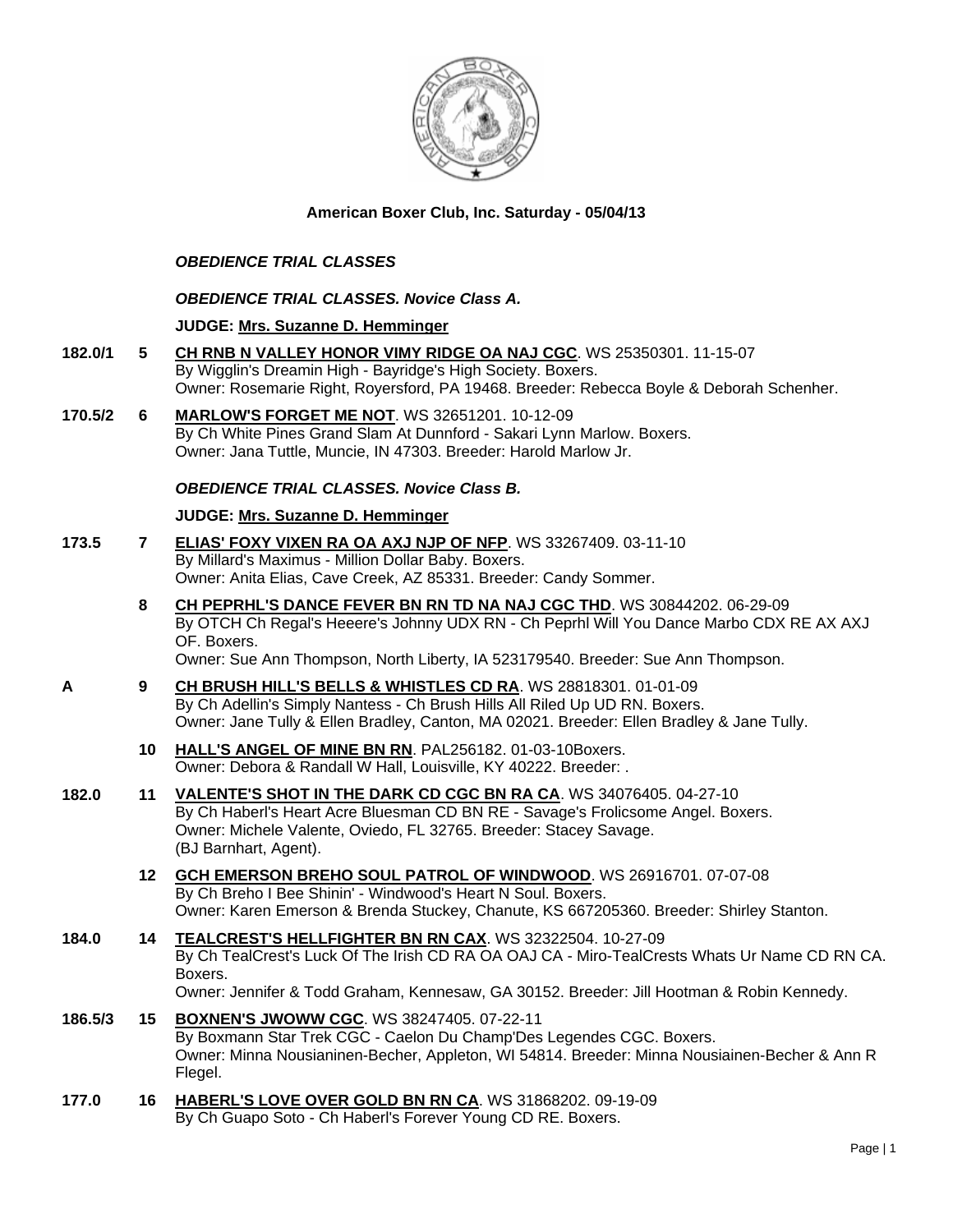Owner: Maryjane Alencewicz & B J Barnhart, Montverde, FL 34756. Breeder: Maryjane Alencewicz & B J Barnhart & Don Garrett & J Haberl.

- **194.0/2 17 [GCH BREHO EMERSON DREAM WALKIN' RN BN](http://www.infodog.com/files/bdogrsl1.prg;makc=WS%2018770403;mdog=GCH_Breho_Emerson_Dream_Walkin__RN_BN;wins=all)**. WS 18770403. 08-06-06 By Ch Cadance's Look At Me Now - Breho Emerson Shine On Me. Boxers. Owner: Suzanne Crites & Brenda Stuckey & Karen Emerson & T Galle, Hot Springs, AR 719132832. Breeder: Karen & Jim Emerson & Brenda Stuckey & Theresa Galle. **176.0 18 [CH FIRESTAR'S INDIAN WARRIOR RN](http://www.infodog.com/files/bdogrsl1.prg;makc=WS%2023151705;mdog=Ch_Firestar_s_Indian_Warrior_RN;wins=all)**. WS 23151705. 08-14-07 By Ch Garnsey's High Tide - Ch Firestar's Indian Summer CD RN. Boxers. Owner: Sandra J Johnson & Diane E Boyle, Lemont, IL 604394633. Breeder: Sandra J Johnson & Diane E Boyle. **19 [CH CEDARLIN'S ABSOLUTELY FETCHING BN](http://www.infodog.com/files/bdogrsl1.prg;makc=WS%2030892104;mdog=Ch_Cedarlin_s_Absolutely_Fetching_BN;wins=all)**. WS 30892104. 06-15-09 By Ch Naja's Enterprise Of Summer - Ch Regal's Full Of Ten Der Grace RE CD NAP OJP NFP. Boxers. Owner: Joyce Whittal & Rebecca Gilchrist, Savannah, GA 314103560. Breeder: Rebecca Gilchist & Korinne Vanderpool. **20 [EDDIE BOSIM](http://www.infodog.com/files/bdogrsl1.prg;makc=WS%2041687501;mdog=Eddie_Bosim;wins=all)**. WS 41687501. 02-08-10 By Valente D'Epect Center - Bessy Bosim. Boxers. Owner: Kelly Peterson, Philadelphia, PA 19125. Breeder: Bohus Simandl. **182.5 21 [DIXIE'S SOUTH'RN SUNSHINE BN RA](http://www.infodog.com/files/bdogrsl1.prg;makc=WS%2028640601;mdog=Dixie_s_South_rn_Sunshine_BN_RA;wins=all)**. WS 28640601. 11-07-08 By Ch Regal Hitech Picasso Of Darvick CDX RN - Dixie's South'rn Magnolia UD RA. Boxers. Owner: Robin Vaughan, West Fork, AR 727742937. Breeder: Robin Vaughan. **198.5/1/H 22 [SUNCHASE'S LITTLE PINK RIBBON](http://www.infodog.com/files/bdogrsl1.prg;makc=WS%2035563707;mdog=Sunchase_s_Little_Pink_Ribbon;wins=all)**. WS 35563707. 10-14-10 By Ch Breezewood's Lord Of Wystmont CDX - Sunchase's Little Black Dress UDX AX AXJ RA NF OM1. Boxers. Owner: Tracy L Hendrickson & Rhoda Brovillete, Broken Arrow, OK 740129426. Breeder: Tracy Hendrickson. **185.5/4 23 [INDIGO'S WYNNING IZ EZ CD RA](http://www.infodog.com/files/bdogrsl1.prg;makc=WS%2034020401;mdog=Indigo_s_Wynning_Iz_Ez_CD_RA;wins=all)**. WS 34020401. 05-28-10 By Ch Storybook Page After Page - Ch Indigo's Luck Be A Lady V Turo. Boxers. Owner: Shirley Williams, Fort Smith, AR 72902078. Breeder: Diane Monson & Lynn Cooch. **170.5 24 [SUNCHASE'S MAN IN BLACK CD BN RN](http://www.infodog.com/files/bdogrsl1.prg;makc=WS%2035563704;mdog=Sunchase_s_Man_In_Black_CD_BN_RN;wins=all)**. WS 35563704. 10-14-11 By Ch Breezewoods Lord Of Wystmont - Sunchases Little Black Dress UDX AXJ OA RA OM1. Boxers. Owner: Shirley Williams & Tracy L Hendrickson, Fort Smith, AR 72902078. Breeder: Tracy Hendrickson. **177.0 25 [STALEY'S BRIAN BOSWORTH](http://www.infodog.com/files/bdogrsl1.prg;makc=PAL203128;mdog=Staley_s_Brian_Bosworth;wins=all)**. PAL203128. 01-27-08Boxers. Owner: Charles & Brenda Staley, Monrovia, IN 46157. Breeder: . **26 [SUNCHASE'S SIMPLY SPECIAL NEVA](http://www.infodog.com/files/bdogrsl1.prg;makc=WS%2028777103;mdog=Sunchase_s_Simply_Special_Neva;wins=all)**. WS 28777103. 12-03-08 By Ch KG Halcyon Fire King - Sunchase Simply Eclipsed. Boxers. Owner: Brenda Staley, Monrovia, IN 46157. Breeder: Rhoda Goselin. *OBEDIENCE TRIAL CLASSES. Open Class A.* **JUDGE: [Mrs. Suzanne D. Hemminger](http://www.infodog.com/judges/15146/juddat.htm) 193.5/1 27 [HAPPYTAIL'S BOLD CONTENDER CD OA OAJ](http://www.infodog.com/files/bdogrsl1.prg;makc=WS%2020954307;mdog=Happytail_s_Bold_Contender_CD_OA_OAJ;wins=all)**. WS 20954307. 03-06-07 By Ch Breezewood's Lord Of Wystmont CDX RE - Happytail's Copper Pennie CD RAE. Boxers. Owner: Eugenia Koshiol, Monee, IL 604492107. Breeder: Amy Bieri & Linda Schmidt. **178.5/2 28 [LEMKO'S SHOOTIN' STAR AT ROCKET CD BN RA MX MXJ XF](http://www.infodog.com/files/bdogrsl1.prg;makc=WS%2025569907;mdog=Lemko_s_Shootin__Star_At_Rocket_CD_BN_RA_MX_MXJ_XF;wins=all)**. WS 25569907. 02-20-08 By Twinkle Star V. Eurozone - Ch Lemko's Rising Sun. Boxers. Owner: Kerry Rodgers, Georgetown, TX 78627. Breeder: Jessica Kozel. **29 [MISS SYDNEY PEARL HALL CD BN GN RAE OA AXJ NF](http://www.infodog.com/files/bdogrsl1.prg;makc=WS%2013121402;mdog=Miss_Sydney_Pearl_Hall_CD_BN_GN_RAE_OA_AXJ_NF;wins=all)**. WS 13121402. 02-26-05 By Sir Syruss The Virus - Miss Sable Baby. Boxers.
	- Owner: Debora & Randall Hall, Louisville, KY 402226645. Breeder: Jason Kidwell.
	- **30 [SUNCHASE'S SMACK ME BLACK CD RA](http://www.infodog.com/files/bdogrsl1.prg;makc=WS%2035563702;mdog=Sunchase_s_Smack_Me_Black_CD_RA;wins=all)**. WS 35563702. 10-14-10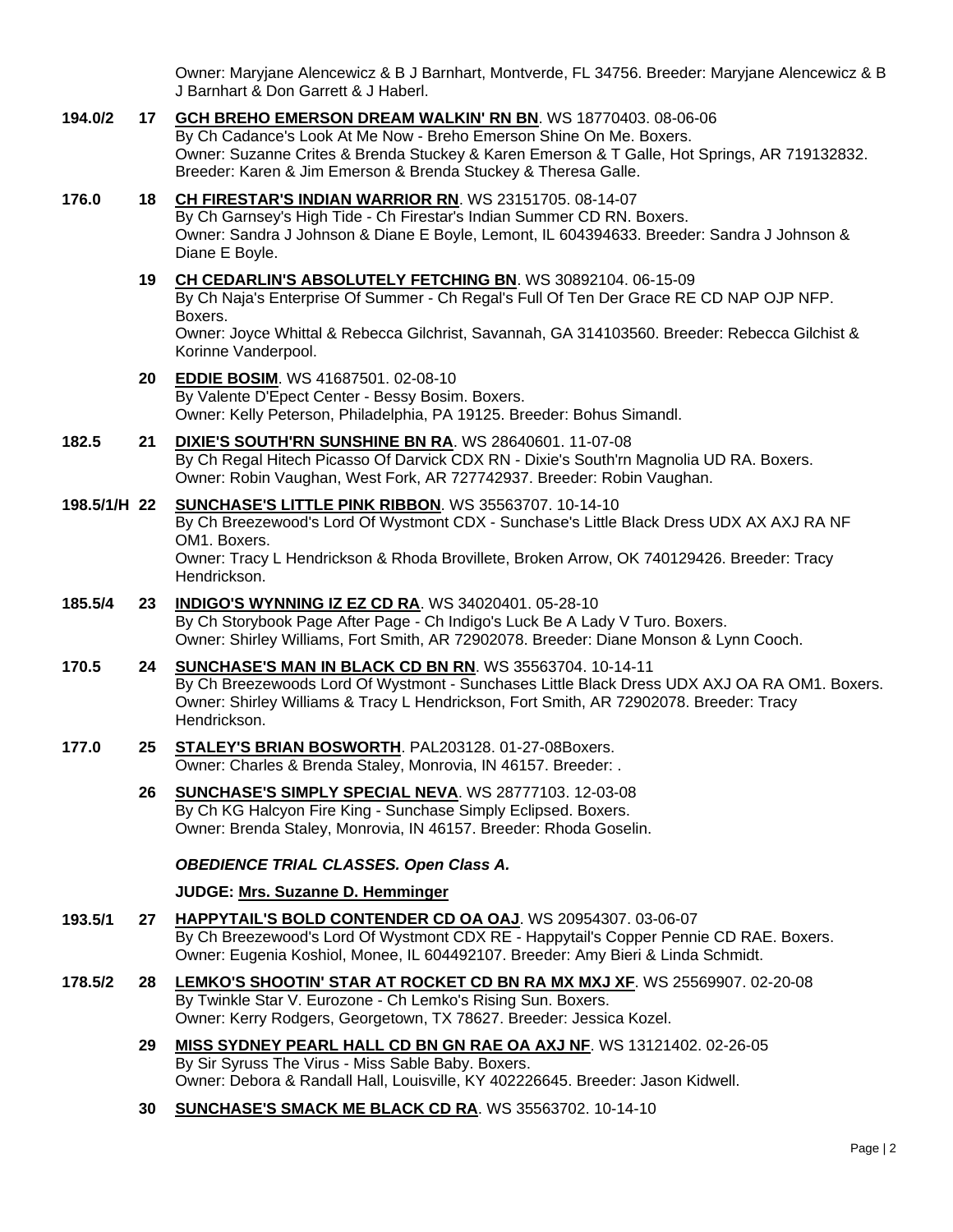By Ch Breezewoods Lord Of Wystmont CDX RE - Sunchase's Little Black Dress UDX OM1 RA OA AXJ. Boxers.

Owner: Robin Vaughan & Tracy Hendrickson & Rhoda Goselin-Brouillette, West Fork, AR 72774. Breeder: Tracy Hendrickson & Rhoda Goselin-Brouillette.

**31 [BOXNEN'S IKEA CD CGC NA NAJ](http://www.infodog.com/files/bdogrsl1.prg;makc=WS%2035045303;mdog=Boxnen_s_Ikea_CD_CGC_NA_NAJ;wins=all)**. WS 35045303. 09-04-10 By Flirtin Capina CGC - Boxnen's Fresca Ilona CD CGC. Boxers. Owner: Minna Nousiainen-Becher, Appleton, WI 54914. Breeder: Minna E Nousiainen-Becher.

## *OBEDIENCE TRIAL CLASSES. Open Class B.*

#### **JUDGE: [Mrs. Suzanne D. Hemminger](http://www.infodog.com/judges/15146/juddat.htm)**

- **189.5/2 32 [CH HAPPY TAIL'S LET'S GET THIS PARTY STARTED UD](http://www.infodog.com/files/bdogrsl1.prg;makc=WS%2027791701;mdog=Ch_Happy_Tail_s_Let_s_Get_This_Party_Started_UD;wins=all)**. WS 27791701. 09-05-08 By Ch Breezewood's Lord Of Wystmont CDX RE - Onesti's Happy Tails Debutante. Boxers. Owner: Susan M Naffziger & Amy Bieri, Albany, IN 47320. Breeder: Amy Bieri.
- **JUDG 33 [SUNCHASE'S THE NEW BLACK UDX OA OAJ NF RN OM1](http://www.infodog.com/files/bdogrsl1.prg;makc=WS%2020398502;mdog=Sunchase_s_The_New_Black_UDX_OA_OAJ_NF_RN_OM1;wins=all)**. WS 20398502. 01-09-07 By Ch Sunchase's Zero To Hero UDX MX MXJ RA - Simply Cher. Boxers. Owner: Tracy L Hendrickson & Rhoda Brouillette, Broken Arrow, OK 74012. Breeder: Rhoda Brouillette.
- **JUDG 34 [CH TEALCREST'S LUCK OF THE IRISH CD RA AX AXJ NF CA](http://www.infodog.com/files/bdogrsl1.prg;makc=WS%2013710701;mdog=Ch_TealCrest_s_Luck_Of_The_Irish_CD_RA_AX_AXJ_NF_CA;wins=all)**. WS 13710701. 05-20-05 By Ch MaSue's Out Of Luck - Ch MACH TealCrest's Pennys From Heaven CDX RE MXC MJG. Boxers.

Owner: Jill Hootman, Clarksville, TN 37040. Breeder: Jill Hootman.

- **181.5/4 35 [MACH ANJA VON WALDSTADT CDX RE OF](http://www.infodog.com/files/bdogrsl1.prg;makc=WS%2020480303;mdog=MACH_Anja_Von_Waldstadt_CDX_RE_OF;wins=all)**. WS 20480303. 01-04-07 By Arames Vom Messingsberg - Josephine Von Bachbett VCD2 UD RE MX MXJ. Boxers. Owner: Renee Fulcer, Rockford, IL 61101. Breeder: Renee Fulcer.
- **A 36 [STUDIO BIG SHANTY GERTRUDE MAE CDX RE GN](http://www.infodog.com/files/bdogrsl1.prg;makc=WS%2018326901;mdog=Studio_Big_Shanty_Gertrude_Mae_CDX_RE_GN;wins=all)**. WS 18326901. 07-28-06 By Ch Raineylane's Reloaded - Telstar's Majestic Glory. Boxers. Owner: Jennifer Graham, Kennesaw, GA 30152. Breeder: Mike & Trina Ahlers.
- **183.5/3 37 [BARBILOC'S SIRRAH'S TESS](http://www.infodog.com/files/bdogrsl1.prg;makc=WS%2021410903;mdog=Barbiloc_s_Sirrah_s_Tess;wins=all)**. WS 21410903. 03-20-07 By Ch Breezewoods Lord Of Wystmont - Barbilocs Autumn Splendor. Boxers. Owner: Sally Harris, Frankfort, IL 60423. Breeder: Barbara A O'Connor.
- **JUDG 38 [SUNCHASE'S RUNNING THE RED CDX RN NA](http://www.infodog.com/files/bdogrsl1.prg;makc=WS%2035563706;mdog=Sunchase_s_Running_The_Red_CDX_RN_NA;wins=all)**. WS 35563706. 10-14-10 By Ch Breezewood's Lord Of Wystmont CDX - Sunchase's Little Black Dress UDX RA AXJ AX OM1 NF. Boxers. Owner: Tracy L Hendrickson & Rhoda Brouillette, Broken Arrow, OK 740129426. Breeder: Tracy Hendrickson.
	- **39 [SUNCHASE'S CADILLAC BLACK CDX RN NAJ NA](http://www.infodog.com/files/bdogrsl1.prg;makc=WS%2035563708;mdog=Sunchase_s_Cadillac_Black_CDX_RN_NAJ_NA;wins=all)**. WS 35563708. 10-14-10 By Ch Breezewoods Lord Of Wystmont CDX - Sunchases Little Black Dress UDX AX AXJ RA NF OM1. Boxers. Owner: Tracy L Hendrickson & Rhoda Briouillette, Broken Arrow, OK 740129426. Breeder: Tracy Hendrickson.
	- **40 [SUNCHASE'S SIMPLY CAN CAN CAN CAN UD NF OA OAJ](http://www.infodog.com/files/bdogrsl1.prg;makc=WS%2028777101;mdog=Sunchase_s_Simply_Can_Can_Can_Can_UD_NF_OA_OAJ;wins=all)**. WS 28777101. 12-03-08 By Ch KG Halcyon Fire King - Simply Eclipsed RN. Boxers. Owner: Tracy L Hendrickson & Rhoda Brouilette, Broken Arrow, OK 740129426. Breeder: Rhoda Brouillette.
- **192.5/1 41 [SUNCHASE'S SIMPLY LIGHTNING STRIKES TWICE UD AX AXJ](http://www.infodog.com/files/bdogrsl1.prg;makc=WS%2028777107;mdog=Sunchase_s_Simply_Lightning_Strikes_Twice_UD_AX_AXJ;wins=all)**. WS 28777107. 12-03-08 By Ch KG Halcyon Fire King - Simply Eclipsed RN. Boxers. Owner: Tracy L Hendrickson & Rhoda Brouillette, Broken Arrow, OK 740129426. Breeder: Rhoda Brouillette.

# *OBEDIENCE TRIAL CLASSES. Utility Class A.*

**JUDGE: [Mrs. Dianne L. Allen](http://www.infodog.com/judges/5494/juddat.htm)**

**35 [MACH ANJA VON WALDSTADT CDX RE OF](http://www.infodog.com/files/bdogrsl1.prg;makc=WS%2020480303;mdog=MACH_Anja_Von_Waldstadt_CDX_RE_OF;wins=all)**. WS 20480303. 01-04-07 By Arames Vom Messingsberg - Josephine Von Bachbett VCD2 UD RE MX MXJ. Boxers.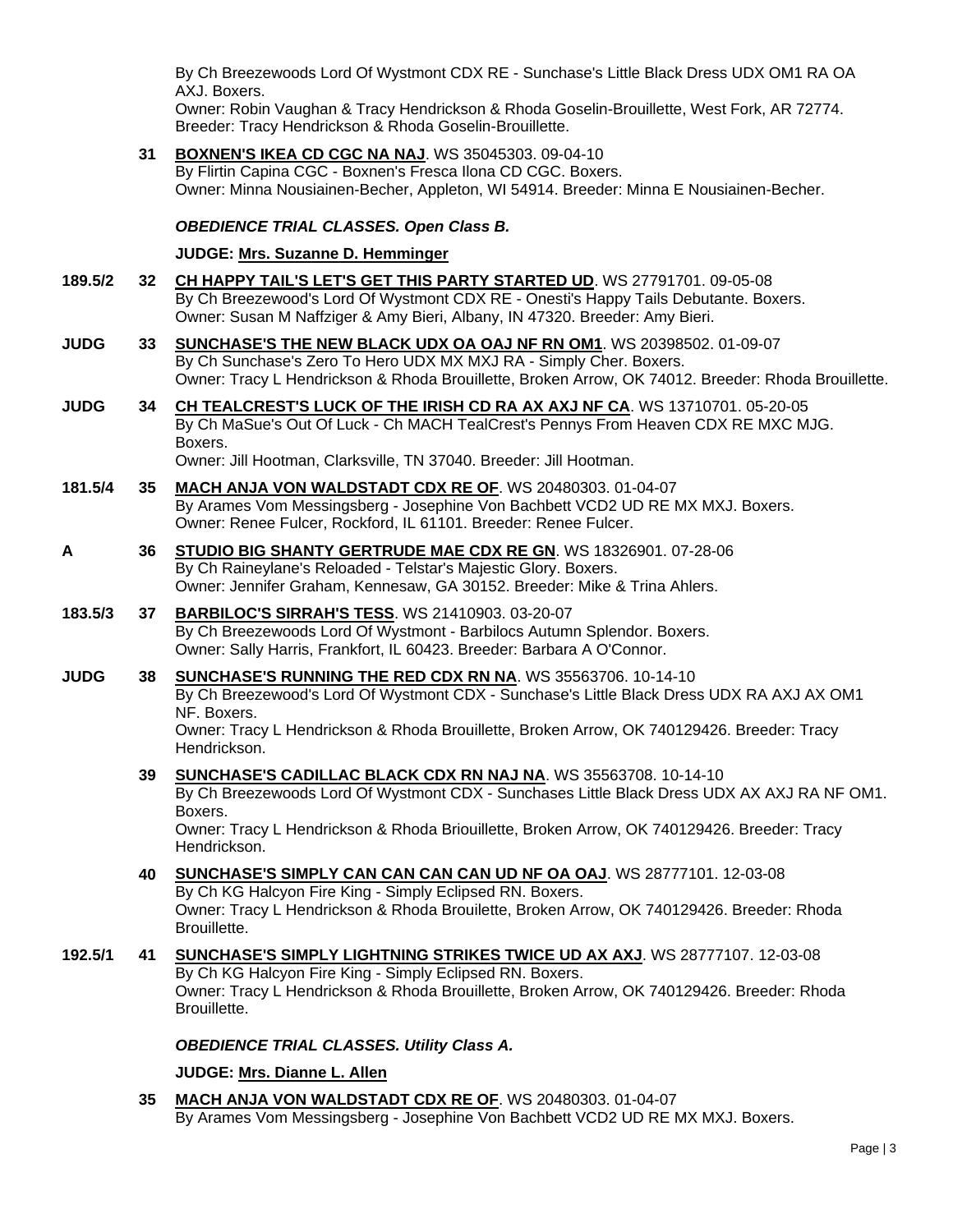Owner: Renee Fulcer, Rockford, IL 61101. Breeder: Renee Fulcer.

- **42 [DADDY'S GIRL KILLIAN CDX RAE AX AXJ OF](http://www.infodog.com/files/bdogrsl1.prg;makc=WS%2014408301;mdog=Daddy_s_Girl_Killian_CDX_RAE_AX_AXJ_OF;wins=all)**. WS 14408301. 08-06-05 By Rion's Xanadu - Shadoefaxs Crimson Silhouette. Boxers. Owner: Erin & Tom Rezmer, Lombard, IL 60148. Breeder: Sandee Leschewski.
- **37 [BARBILOC'S SIRRAH'S TESS](http://www.infodog.com/files/bdogrsl1.prg;makc=WS%2021410903;mdog=Barbiloc_s_Sirrah_s_Tess;wins=all)**. WS 21410903. 03-20-07 By Ch Breezewoods Lord Of Wystmont - Barbilocs Autumn Splendor. Boxers. Owner: Sally Harris, Frankfort, IL 60423. Breeder: Barbara A O'Connor.

### *OBEDIENCE TRIAL CLASSES. Utility Class B.*

#### **JUDGE: [Mrs. Dianne L. Allen](http://www.infodog.com/judges/5494/juddat.htm)**

**32 [CH HAPPY TAIL'S LET'S GET THIS PARTY STARTED UD](http://www.infodog.com/files/bdogrsl1.prg;makc=WS%2027791701;mdog=Ch_Happy_Tail_s_Let_s_Get_This_Party_Started_UD;wins=all)**. WS 27791701. 09-05-08 By Ch Breezewood's Lord Of Wystmont CDX RE - Onesti's Happy Tails Debutante. Boxers. Owner: Susan M Naffziger & Amy Bieri, Albany, IN 47320. Breeder: Amy Bieri.

#### *OBEDIENCE TRIAL CLASSES. Beginner Novice Class B.*

**JUDGE: [Mrs. Dianne L. Allen](http://www.infodog.com/judges/5494/juddat.htm)**

- **43 [ELANWOOD'S MONTY CARLO RN BN CA](http://www.infodog.com/files/bdogrsl1.prg;makc=WS%2019011103;mdog=Elanwood_s_Monty_Carlo_RN_BN_CA;wins=all)**. WS 19011103. 01-20-06 By Ch Evergreen Krugerand Elanwood - Ch Elanwood's Political Ambitions RN NAP. Boxers. Owner: Nadine Kuhlemeier, Afton, MN 55001. Breeder: Nadine Kuhlemeier & Bliss Bancroft & Bliss B VanGuilder.
- **193.5/4 12 [GCH EMERSON BREHO SOUL PATROL OF WINDWOOD](http://www.infodog.com/files/bdogrsl1.prg;makc=WS%2026916701;mdog=GCH_Emerson_Breho_Soul_Patrol_Of_Windwood;wins=all)**. WS 26916701. 07-07-08 By Ch Breho I Bee Shinin' - Windwood's Heart N Soul. Boxers. Owner: Karen Emerson & Brenda Stuckey, Chanute, KS 667205360. Breeder: Shirley Stanton.
- **192.0 44 [CH FIRESTAR'S INDIAN RHAPSODY CD RN](http://www.infodog.com/files/bdogrsl1.prg;makc=WS%2016031303;mdog=Ch_Firestar_s_Indian_Rhapsody_CD_RN;wins=all)**. WS 16031303. 11-26-05 By Ch Turo's Overture - Ch Firestar's Indian Summer CD RN. Boxers. Owner: Sandra J Johnson & Diane E Boyle, Lemont, IL 604394633. Breeder: Sandra J Johnson & Diane E Boyle.
- **196.5/2 18 [CH FIRESTAR'S INDIAN WARRIOR RN](http://www.infodog.com/files/bdogrsl1.prg;makc=WS%2023151705;mdog=Ch_Firestar_s_Indian_Warrior_RN;wins=all)**. WS 23151705. 08-14-07 By Ch Garnsey's High Tide - Ch Firestar's Indian Summer CD RN. Boxers. Owner: Sandra J Johnson & Diane E Boyle, Lemont, IL 604394633. Breeder: Sandra J Johnson & Diane E Boyle.
- **196.0/3 30 [SUNCHASE'S SMACK ME BLACK CD RA](http://www.infodog.com/files/bdogrsl1.prg;makc=WS%2035563702;mdog=Sunchase_s_Smack_Me_Black_CD_RA;wins=all)**. WS 35563702. 10-14-10 By Ch Breezewoods Lord Of Wystmont CDX RE - Sunchase's Little Black Dress UDX OM1 RA OA AXJ. Boxers. Owner: Robin Vaughan & Tracy Hendrickson & Rhoda Goselin-Brouillette, West Fork, AR 72774. Breeder: Tracy Hendrickson & Rhoda Goselin-Brouillette.
- **199.5/1 39 [SUNCHASE'S CADILLAC BLACK CDX RN NAJ NA](http://www.infodog.com/files/bdogrsl1.prg;makc=WS%2035563708;mdog=Sunchase_s_Cadillac_Black_CDX_RN_NAJ_NA;wins=all)**. WS 35563708. 10-14-10 By Ch Breezewoods Lord Of Wystmont CDX - Sunchases Little Black Dress UDX AX AXJ RA NF OM1. Boxers. Owner: Tracy L Hendrickson & Rhoda Briouillette, Broken Arrow, OK 740129426. Breeder: Tracy Hendrickson.
- **A 45 [SHAEWARD'S CLASSIC ROGUE AT WILKY](http://www.infodog.com/files/bdogrsl1.prg;makc=WS%2033032502;mdog=Shaeward_s_Classic_Rogue_At_Wilky;wins=all)**. WS 33032502. 12-28-09 By Anos Broncin Jon E Come Lately - Shaeward Arrives By Windstorm. Boxers. Owner: Loretta L & Todd Wilkerson, Bloomington, IN 474089379. Breeder: Alisha Mobley.
	- **46 [CH TEALCREST'S SPITFIRE CA](http://www.infodog.com/files/bdogrsl1.prg;makc=WS%2032322501;mdog=Ch_TealCrest_s_Spitfire_CA;wins=all)**. WS 32322501. 10-27-09 By Ch TealCrest's Luck Of The Irish CD RA AX AXJ NF CA - Miro-Tealcrest's Whats UR Name CD RN CA. Boxers. Owner: Jill Hootman, Clarksville, TN 370405513. Breeder: Jill Hootman & Robin Kennedy.

# *OBEDIENCE TRIAL CLASSES. Graduate Novice Class.*

**JUDGE: [Mrs. Suzanne D. Hemminger](http://www.infodog.com/judges/15146/juddat.htm)**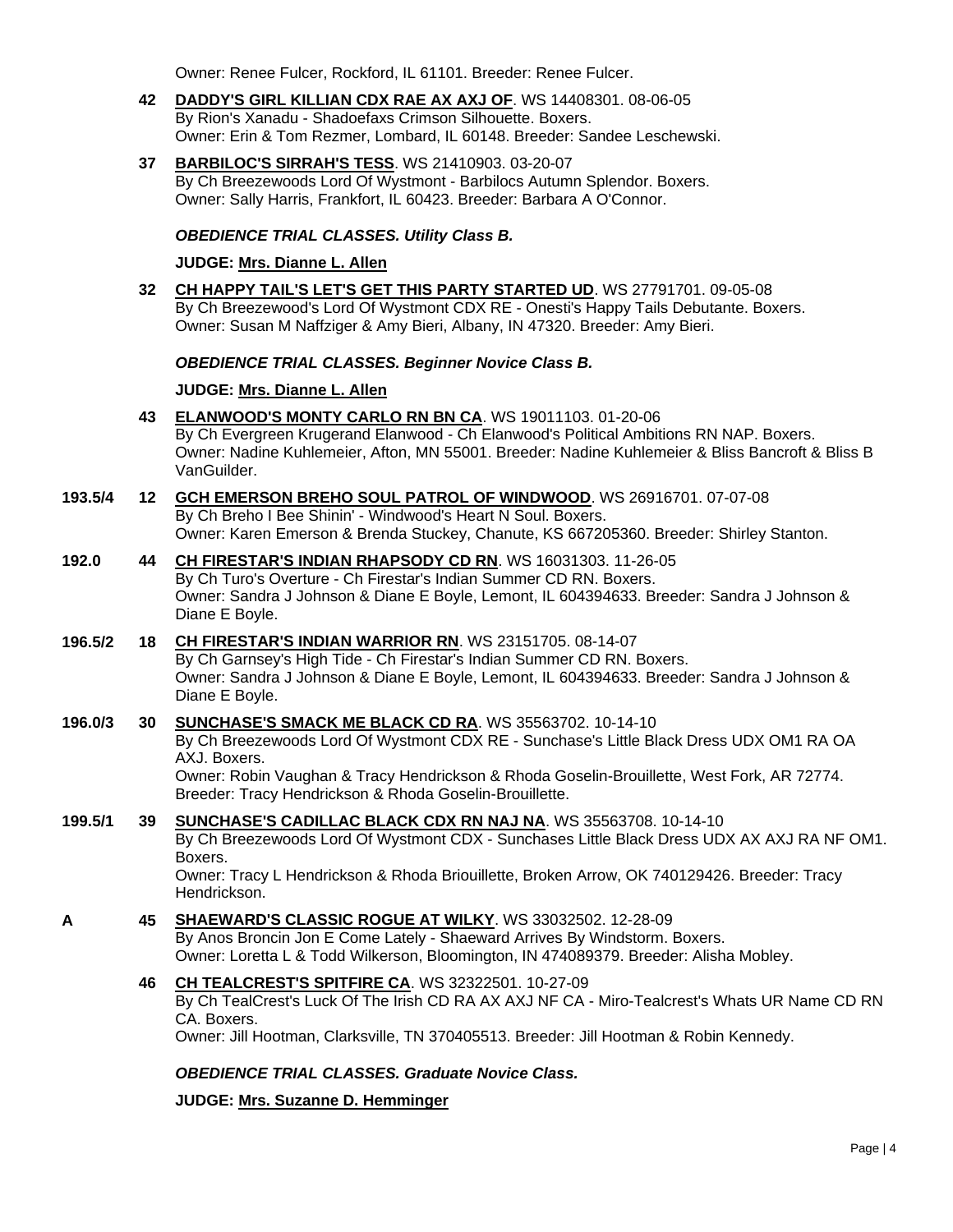- **47 [GCH SCHOENTAL'S THOMAS CD RN](http://www.infodog.com/files/bdogrsl1.prg;makc=WS%2030228801;mdog=GCH_Schoental_s_Thomas_CD_RN;wins=all)**. WS 30228801. 04-08-09 By Ch CWMHAF Maestro - Ch Schoental's Fraulein Viktoria. Boxers. Owner: Barbara R & Robert L Compton Jr & Gyleen X Fitzgerald, Street, MD 211541124. Breeder: Barbara R & Robert L Compton Jr & Gyleen X Fitzgerald.
- **184.5/3 48 [CH PEPRHL LIFE'S A DANCE WITH DEBLYN CD BN RE TDX NAJ](http://www.infodog.com/files/bdogrsl1.prg;makc=WS%2030844201;mdog=Ch_Peprhl_Life_s_A_Dance_With_DebLyn_CD_BN_RE_TDX_NAJ;wins=all)**. WS 30844201. 06-29-09 By Ch OTCH Regal's Heeere's Johnny UDX RN - Ch Peprhl Will You Dance Marbo CD RE AX AXJ OF. Boxers.

Owner: Debra Owens & Caitlyn Owens & Sue Ann Thompson, Luther, IA 501520357. Breeder: Sue Ann Thompson.

**24 [SUNCHASE'S MAN IN BLACK CD BN RN](http://www.infodog.com/files/bdogrsl1.prg;makc=WS%2035563704;mdog=Sunchase_s_Man_In_Black_CD_BN_RN;wins=all)**. WS 35563704. 10-14-11

By Ch Breezewoods Lord Of Wystmont - Sunchases Little Black Dress UDX AXJ OA RA OM1. Boxers. Owner: Shirley Williams & Tracy L Hendrickson, Fort Smith, AR 72902078. Breeder: Tracy Hendrickson.

# **190.0/2 23 [INDIGO'S WYNNING IZ EZ CD RA](http://www.infodog.com/files/bdogrsl1.prg;makc=WS%2034020401;mdog=Indigo_s_Wynning_Iz_Ez_CD_RA;wins=all)**. WS 34020401. 05-28-10

By Ch Storybook Page After Page - Ch Indigo's Luck Be A Lady V Turo. Boxers. Owner: Shirley Williams, Fort Smith, AR 72902078. Breeder: Diane Monson & Lynn Cooch.

**19 [CH CEDARLIN'S ABSOLUTELY FETCHING BN](http://www.infodog.com/files/bdogrsl1.prg;makc=WS%2030892104;mdog=Ch_Cedarlin_s_Absolutely_Fetching_BN;wins=all)**. WS 30892104. 06-15-09 By Ch Naja's Enterprise Of Summer - Ch Regal's Full Of Ten Der Grace RE CD NAP OJP NFP. Boxers.

Owner: Joyce Whittal & Rebecca Gilchrist, Savannah, GA 314103560. Breeder: Rebecca Gilchist & Korinne Vanderpool.

**199.0/1 38 [SUNCHASE'S RUNNING THE RED CDX RN NA](http://www.infodog.com/files/bdogrsl1.prg;makc=WS%2035563706;mdog=Sunchase_s_Running_The_Red_CDX_RN_NA;wins=all)**. WS 35563706. 10-14-10

By Ch Breezewood's Lord Of Wystmont CDX - Sunchase's Little Black Dress UDX RA AXJ AX OM1 NF. Boxers.

Owner: Tracy L Hendrickson & Rhoda Brouillette, Broken Arrow, OK 740129426. Breeder: Tracy Hendrickson.

## *OBEDIENCE TRIAL CLASSES. Graduate Open Class.*

## **JUDGE: [Mrs. Dianne L. Allen](http://www.infodog.com/judges/5494/juddat.htm)**

- **42 [DADDY'S GIRL KILLIAN CDX RAE AX AXJ OF](http://www.infodog.com/files/bdogrsl1.prg;makc=WS%2014408301;mdog=Daddy_s_Girl_Killian_CDX_RAE_AX_AXJ_OF;wins=all)**. WS 14408301. 08-06-05 By Rion's Xanadu - Shadoefaxs Crimson Silhouette. Boxers. Owner: Erin & Tom Rezmer, Lombard, IL 60148. Breeder: Sandee Leschewski.
- **49 [SHIRA'S KAHLUA SHE'S SO FREAKIN CUTE CDX GN RAE AX AXJ OF](http://www.infodog.com/files/bdogrsl1.prg;makc=WS%2023774602;mdog=Shira_s_Kahlua_She_s_So_Freakin_Cute_CDX_GN_RAE_AX_AXJ_OF;wins=all)**. WS 23774602. 11-03-07 By Can-Cia's Hard Day's Night - Remy Leadoo RN. Boxers. Owner: Erin & Tom Rezmer, Lombard, IL 60148. Breeder: Kim Northcutt & Rose Northcutt.

# *OBEDIENCE TRIAL CLASSES. Brace Competition (Obedience).*

#### **JUDGE: [Mrs. Dianne L. Allen](http://www.infodog.com/judges/5494/juddat.htm)**

- **29 [MISS SYDNEY PEARL HALL CD BN GN RAE OA AXJ NF](http://www.infodog.com/files/bdogrsl1.prg;makc=WS%2013121402;mdog=Miss_Sydney_Pearl_Hall_CD_BN_GN_RAE_OA_AXJ_NF;wins=all)**. WS 13121402. 02-26-05 By Sir Syruss The Virus - Miss Sable Baby. Boxers. Owner: Debora & Randall Hall, Louisville, KY 402226645. Breeder: Jason Kidwell.
- **131.0/3 10 [HALL'S ANGEL OF MINE BN RN](http://www.infodog.com/files/bdogrsl1.prg;makc=PAL256182;mdog=Hall_s_Angel_Of_Mine_BN_RN;wins=all)**. PAL256182. 01-03-10Boxers. Owner: Debora & Randall W Hall, Louisville, KY 40222. Breeder: .
	- **14 [TEALCREST'S HELLFIGHTER BN RN CAX](http://www.infodog.com/files/bdogrsl1.prg;makc=WS%2032322504;mdog=TealCrest_s_Hellfighter_BN_RN_CAX;wins=all)**. WS 32322504. 10-27-09 By Ch TealCrest's Luck Of The Irish CD RA OA OAJ CA - Miro-TealCrests Whats Ur Name CD RN CA. Boxers. Owner: Jennifer & Todd Graham, Kennesaw, GA 30152. Breeder: Jill Hootman & Robin Kennedy.
- **166.0/2 36 [STUDIO BIG SHANTY GERTRUDE MAE CDX RE GN](http://www.infodog.com/files/bdogrsl1.prg;makc=WS%2018326901;mdog=Studio_Big_Shanty_Gertrude_Mae_CDX_RE_GN;wins=all)**. WS 18326901. 07-28-06 By Ch Raineylane's Reloaded - Telstar's Majestic Glory. Boxers. Owner: Jennifer Graham, Kennesaw, GA 30152. Breeder: Mike & Trina Ahlers.
	- **42 [DADDY'S GIRL KILLIAN CDX RAE AX AXJ OF](http://www.infodog.com/files/bdogrsl1.prg;makc=WS%2014408301;mdog=Daddy_s_Girl_Killian_CDX_RAE_AX_AXJ_OF;wins=all)**. WS 14408301. 08-06-05 By Rion's Xanadu - Shadoefaxs Crimson Silhouette. Boxers.